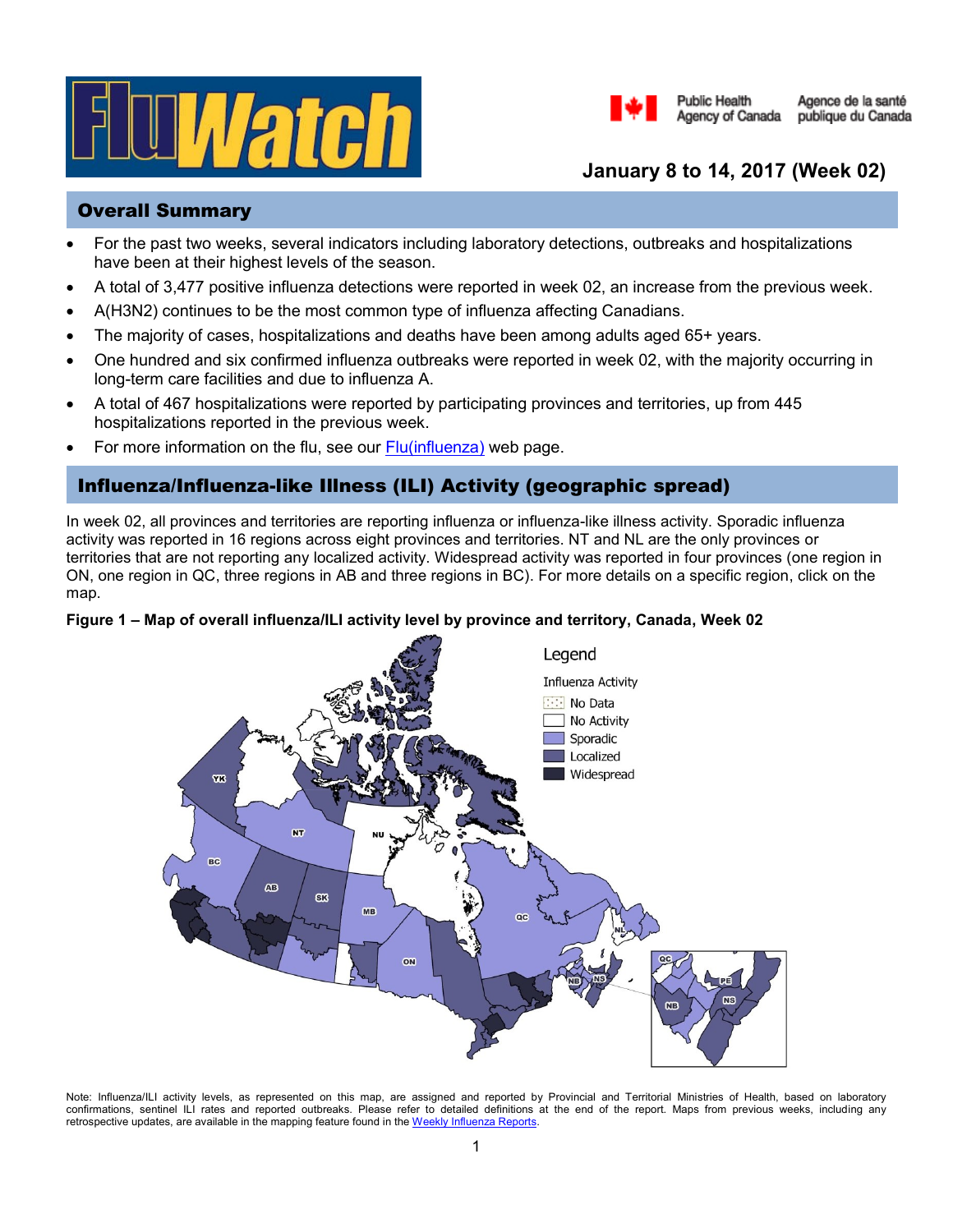### Laboratory Confirmed Influenza Detections

The percentage of tests positive for influenza increased from 24% in week 01 to 27% in week 02. In 2014-15, the previous influenza A(H3N2)-predominant season, the peak occurred in week 52 with 34% of tests positive for influenza. This suggests Canada is nearing peak laboratory detections. For data on other respiratory virus detections, see the [Respiratory Virus Detections in Canada Report](http://www.phac-aspc.gc.ca/bid-bmi/dsd-dsm/rvdi-divr/index-eng.php) on the Public Health Agency of Canada (PHAC) website.





The shaded area indicates weeks where the positivity rate was at least 5% and a minimum of 15 positive tests were observed, signalling the period of seasonal influenza [activity.](http://journals.plos.org/plosone/article?id=10.1371/journal.pone.0141776)

Nationally in week 02, 3,477 positive influenza tests were reported, up from 2,727 tests reported in week 01. To date, a total of 12,516 laboratory confirmed influenza detections have been reported, of which 98% have been influenza A. Influenza A(H3N2) is the most common subtype detected, representing over 99% of subtyped influenza A detections (7194/7228). For more detailed weekly and cumulative influenza data, see the text descriptions for Figures 2 and 3 or the [Respiratory Virus Detections in Canada Report.](http://www.phac-aspc.gc.ca/bid-bmi/dsd-dsm/rvdi-divr/index-eng.php)



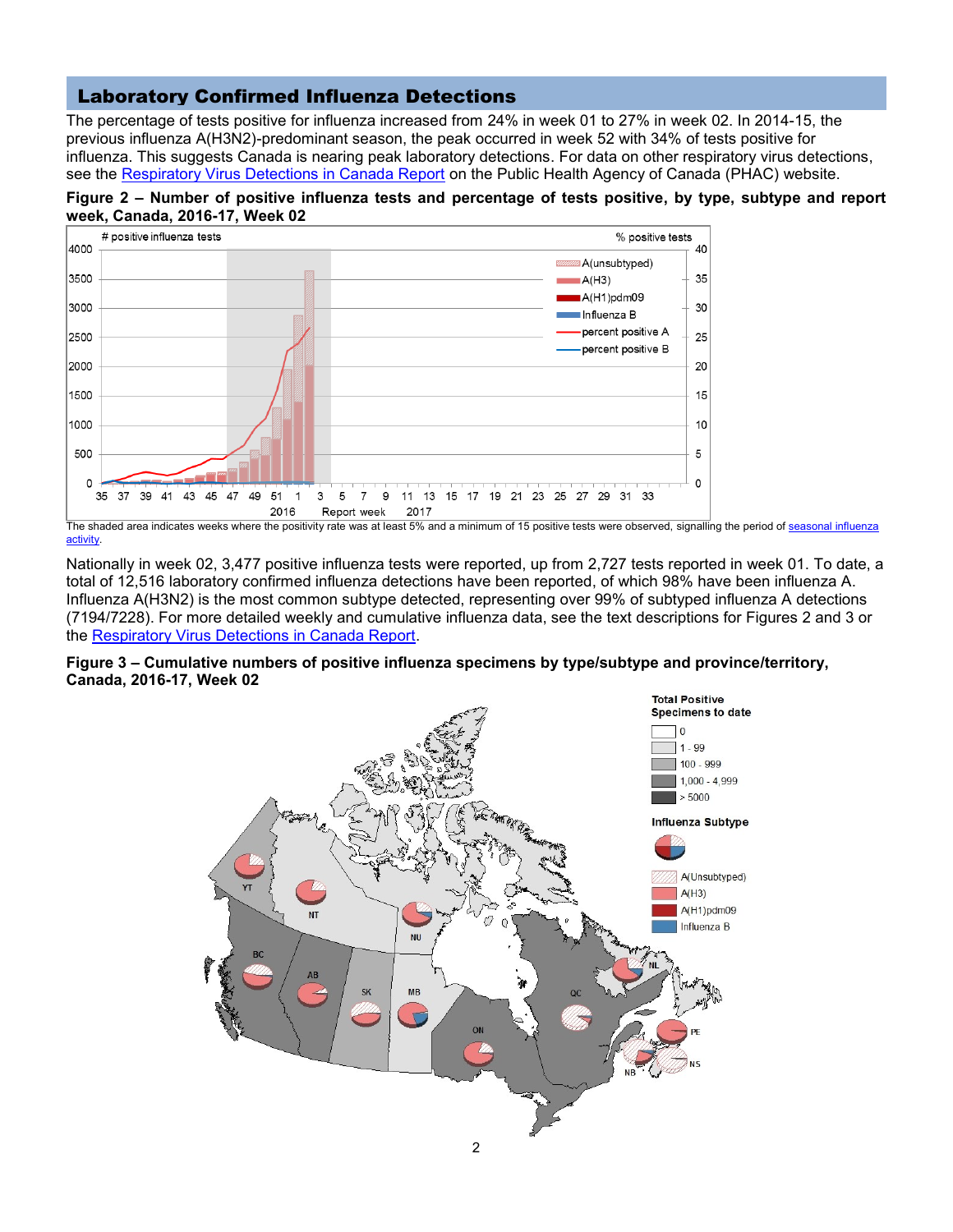In week 02, adults aged 65+ accounted for approximately 60% of laboratory confirmed influenza cases with reported age. To date, among cases with reported age and type/subtype information (n= 8,856), adults aged 65+ accounted for almost half of the reported influenza cases and the largest proportion (43%) of influenza A (H3N2) cases.

**Table 1 – Weekly and cumulative numbers of positive influenza specimens by type, subtype and age-group reported through case-based laboratory reporting<sup>1</sup> , Canada, 2016-17, Week 02**

|                         | Weeks (Jan. 8 to Jan. 14, 2017) |                |       |                 | Cumulative (Aug. 28, 2016 to Jan. 14, 2017) |             |                |       |                         |              |                      |       |
|-------------------------|---------------------------------|----------------|-------|-----------------|---------------------------------------------|-------------|----------------|-------|-------------------------|--------------|----------------------|-------|
| Age<br>groups           | Influenza A                     |                |       |                 | в                                           | Influenza A |                |       |                         | в            | Influenza A and<br>в |       |
| (years)                 | <b>A</b> Total                  | A(H1)<br>pdm09 | A(H3) | A<br>(UnS) $^3$ | <b>Total</b>                                | A<br>Total  | A(H1)<br>pdm09 | A(H3) | A<br>(UnS) <sup>3</sup> | <b>Total</b> | #                    | %     |
| $0 - 4$                 | 94                              | 0              | 26    | 68              | $5$                                         | >656        | <5             | 311   | 345                     | 39           | >695                 | x%    |
| $5-19$                  | 79                              | 0              | 23    | 56              | $5$                                         | >854        | $5$            | 529   | 325                     | 30           | >884                 | x%    |
| $20 - 44$               | 185                             | 0              | 59    | 126             | $5$                                         | .399        | 6              | 815   | 578                     | 28           | 1.427                | 16%   |
| 45-64                   | >217                            | $5$            | 54    | 163             | 6                                           | .512        | 9              | 791   | 712                     | 27           | 1,539                | 17%   |
| $65+$                   | 850                             | 0              | 186   | 664             | 8                                           | >4.263      | $5$            | 1,867 | 2,396                   | 42           | >4,305               | $x\%$ |
| <b>Total</b>            | >1,425                          | < 5            | 348   | 1.077           | 20                                          | 8,690       | 21             | 4,313 | 4,356                   | 166          | 8,856                | 100%  |
| Percentage <sup>2</sup> | 99%                             | 0%             | 24%   | 76%             | 1%                                          | 98%         | $0\%$          | 50%   | 50%                     | 2%           |                      |       |

<sup>1</sup>Table 1 includes specimens for which demographic information was reported. These represent a subset of all positive influenza cases reported. Cumulative data include updates to previous weeks.

 ${}^{2}$ Percentage of tests positive for sub-types of influenza A are a percentage of all influenza A detections.

 $3$ UnS: unsubtyped: The specimen was typed as influenza A, but no result for subtyping was available.

x: Supressed to prevent residual disclosure

Specimens from NT, YT, and NU are sent to reference laboratories in the provinces

### Syndromic/Influenza-like Illness Surveillance

#### **Healthcare Professionals Sentinel Syndromic Surveillance**

In week 02, 2.3% of visits to healthcare professionals were due to influenza-like illness.

### **Figure 4 – Percentage of visits for ILI reported by sentinels by report week, Canada, 2016-17**

Number of Sentinels Reporting Week 02: 122



Delays in the reporting of data may cause data to change retrospectively. In BC, AB, and SK, data are compiled by a provincial sentinel surveillance program for reporting to FluWatch. Not all sentinel physicians report every week.

#### **Are you a primary healthcare practitioner (General Practitioner, Nurse Practitioner or Registered Nurse) interested in becoming a FluWatch sentinel? Please visit our [Influenza Sentinel page](http://healthycanadians.gc.ca/diseases-conditions-maladies-affections/disease-maladie/flu-grippe/surveillance/sentinel-recruiters-recruteurs-sentinelles-eng.php) for more details.**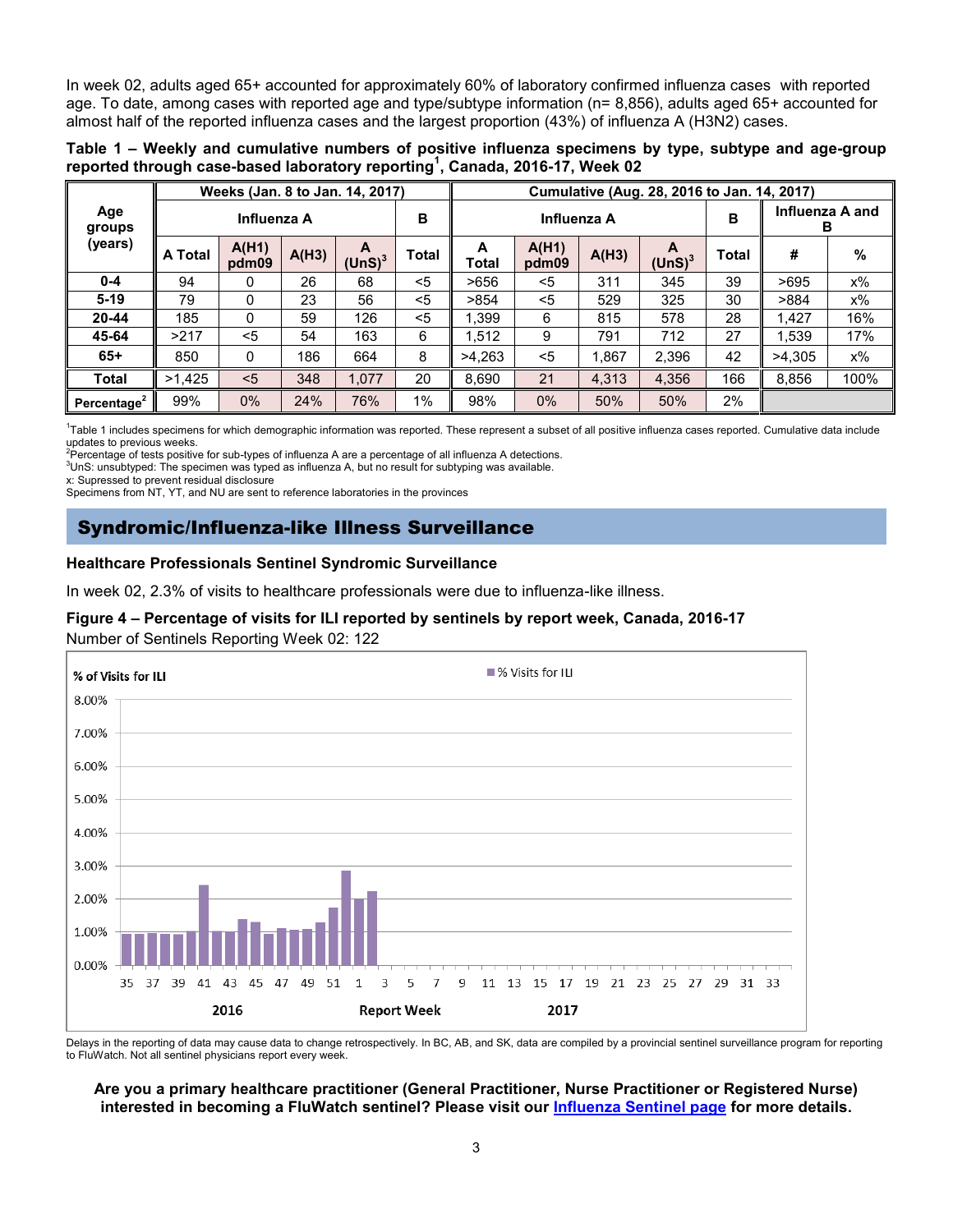## Influenza Outbreak Surveillance

In week 02, 106 laboratory confirmed influenza outbreaks were reported: 69 in long-term care (LTC) facilities, 13 in hospitals and 24 in institutional or community (other) settings. Of the outbreaks with known strains or subtypes: 68 outbreaks were due to influenza A, of which 21 were due to influenza A(H3N2) (one in a hospital, 7 in LTC facilities and 13 in other settings), 47 were due to influenza A(UnS) (eight in hospitals, 29 in LTC facilities and 10 in other settings) and five outbreaks, all in LTC facilities, were due to influenza B. An additional influenza outbreak of influenza A(UnS) was reported in a school.

To date this season, 454 outbreaks have been reported and the majority (68%) have occurred in LTC facilities. In comparison at week 01 in the 2014-15 season, the previous influenza A(H3N2)-predominant season, 817 outbreaks were reported, of which 76% occurred in LTC facilities.

**Figure 5 – Number of new laboratory-confirmed influenza outbreaks by report week, Canada, 2016-17, Week 02** Number of outbreaks<sup>1</sup>



<sup>1</sup>All provinces and territories except NU report influenza outbreaks in long-term care facilities. All provinces and territories with the exception of NU and QC report outbreaks in hospitals. Outbreaks of influenza or influenza-like-illness in other facilities are reported to FluWatch but reporting varies between jurisdictions.Outbreak definitions are included at the end of this report.

## Provincial/Territorial Influenza Hospitalizations and Deaths

In week 02, 467 influenza-a[s](http://www.phac-aspc.gc.ca/fluwatch/14-15/w14_15/index-eng.php#st)sociated hospitalizations were reported by participating provinces and territories. Influenza A accounted for all but one reported hospitalizations. A total of five intensive care unit (ICU) admissions and 13 deaths were reported in week 02. Adults aged 65+ accounted for the largest proportion of hospitalizations (74%). All ICU admissions and deaths in week 02 were reported in adults.

To date this season, 1,978 hospitalizations have been reported, of which 99% were due to influenza A. Among cases for which the subtype of influenza A was reported, almost all (1161/1164) were influenza A(H3N2). Adults 65+ accounted for 70% of the hospitalizations. Seventy-two ICU admissions and 49 deaths have been reported. The majority of deaths (82%) were reported in adults aged 65+ years.

| Table 2 – Cumulative number of hospitalizations, ICU admissions and deaths by age and influenza type |  |  |  |
|------------------------------------------------------------------------------------------------------|--|--|--|
| reported by participating provinces and territories, Canada, 2016-17, Week 02                        |  |  |  |

|                                 | Cumulative (Aug. 28, 2016 to Jan. 14, 2017) |                             |               |                                      |      |                               |       |  |  |  |
|---------------------------------|---------------------------------------------|-----------------------------|---------------|--------------------------------------|------|-------------------------------|-------|--|--|--|
| Age<br><b>Groups</b><br>(years) |                                             | <b>Hospitalizations</b>     |               | <b>ICU Admissions</b>                |      | <b>Deaths</b>                 |       |  |  |  |
|                                 | Influenza<br><b>A</b> Total                 | Influenza<br><b>B</b> Total | Total [# (%)] | Influenza<br>A and B<br><b>Total</b> | $\%$ | Influenza<br>A and B<br>Total | %     |  |  |  |
| $0 - 4$                         | 129                                         | 5                           | 134 (7%)      | 6                                    | 8%   | 0                             | 0%    |  |  |  |
| $5-19$                          | 79                                          | <5                          | >79(x%)       | 5                                    | 7%   | <5                            | x%    |  |  |  |
| $20 - 44$                       | 115                                         | $<$ 5                       | >115(x%)      | 6                                    | 8%   | $\Omega$                      | $0\%$ |  |  |  |
| 45-64                           | 250                                         | $<$ 5                       | $>250$ (x%)   | 21                                   | 29%  | 8                             | $x\%$ |  |  |  |
| $65+$                           | 1,382                                       | 10                          | 1,392 (70%)   | 34                                   | 47%  | 40                            | $x\%$ |  |  |  |
| <b>Total</b>                    | 1,955                                       | 23                          | 1,978 (100%)  | 72                                   | 99%  | >48                           | 100%  |  |  |  |

x: Supressed to prevent residual disclosure

\*Note: Influenza-associated hospitalizations are not reported to PHAC by BC, NU, and QC. Only hospitalizations that require intensive medical care are reported by SK. ICU admissions are not distinguished among hospital admissions reported from ON. The hospitalization or death does not have to be attributable to influenza, a positive laboratory test is sufficient for reporting.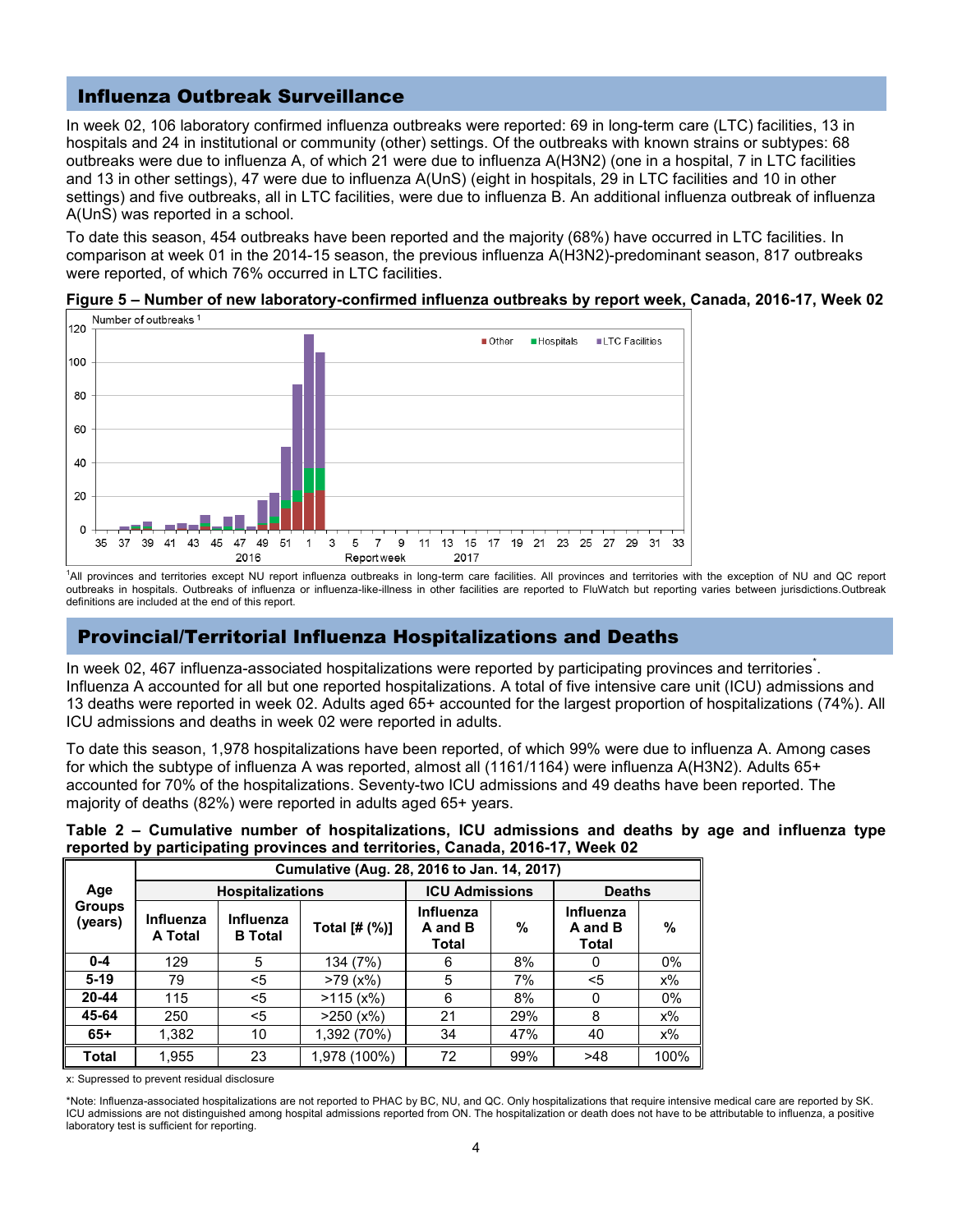## Sentinel Hospital Influenza Surveillance

### **Pediatric Influenza Hospitalizations and Deaths**

In week 02, 30 laboratory-confirmed influenza-associated pediatric (≤16 years of age) hospitalizations were reported by the Immunization Monitoring Program Active (IMPACT) network. All but two cases were due to influenza A. The number of hospitalizations reported in week 02 is below the six year average for the same time period (Figure 7).

To date this season, 201 laboratory-confirmed influenza-associated pediatric hospitalizations were reported by the IMPACT network. Children aged 0-2 years accounted for approximately 41% of hospitalizations. Influenza A accounted for 93% (n=186) of the reported hospitalizations, of which 46% (n=86) were influenza A(H3N2) and the remainder were A(UnS). Additionally, 34 intensive care unit (ICU) admissions have been reported, of which the largest proportion (29%) was reported in children 10-16 years. A total of 19 ICU cases reported at least one underlying condition or comorbidity. No deaths have been reported this season.

In 2014-15, the previous influenza A(H3N2)-predominant season, there were 358 hospitalizations, 38 ICU admissions and no deaths reported as of week 01.

#### **Figure 6 – Cumulative numbers of pediatric hospitalizations (≤16 years of age) with influenza by age-group reported by the IMPACT network, Canada, 2016-17, Week 02**



**Figure 7 – Number of pediatric hospitalizations (≤16 years of age) with influenza reported by the IMPACT network, by week, Canada, 2016-17, Week 02**



The shaded area represents the maximum and minimum number of cases reported by week from seasons 2010-11 to 2015-16

The number of hospitalizations reported through IMPACT represents a subset of all influenza-associated pediatric hospitalizations in Canada. Delays in the reporting of data may cause data to change retrospectively.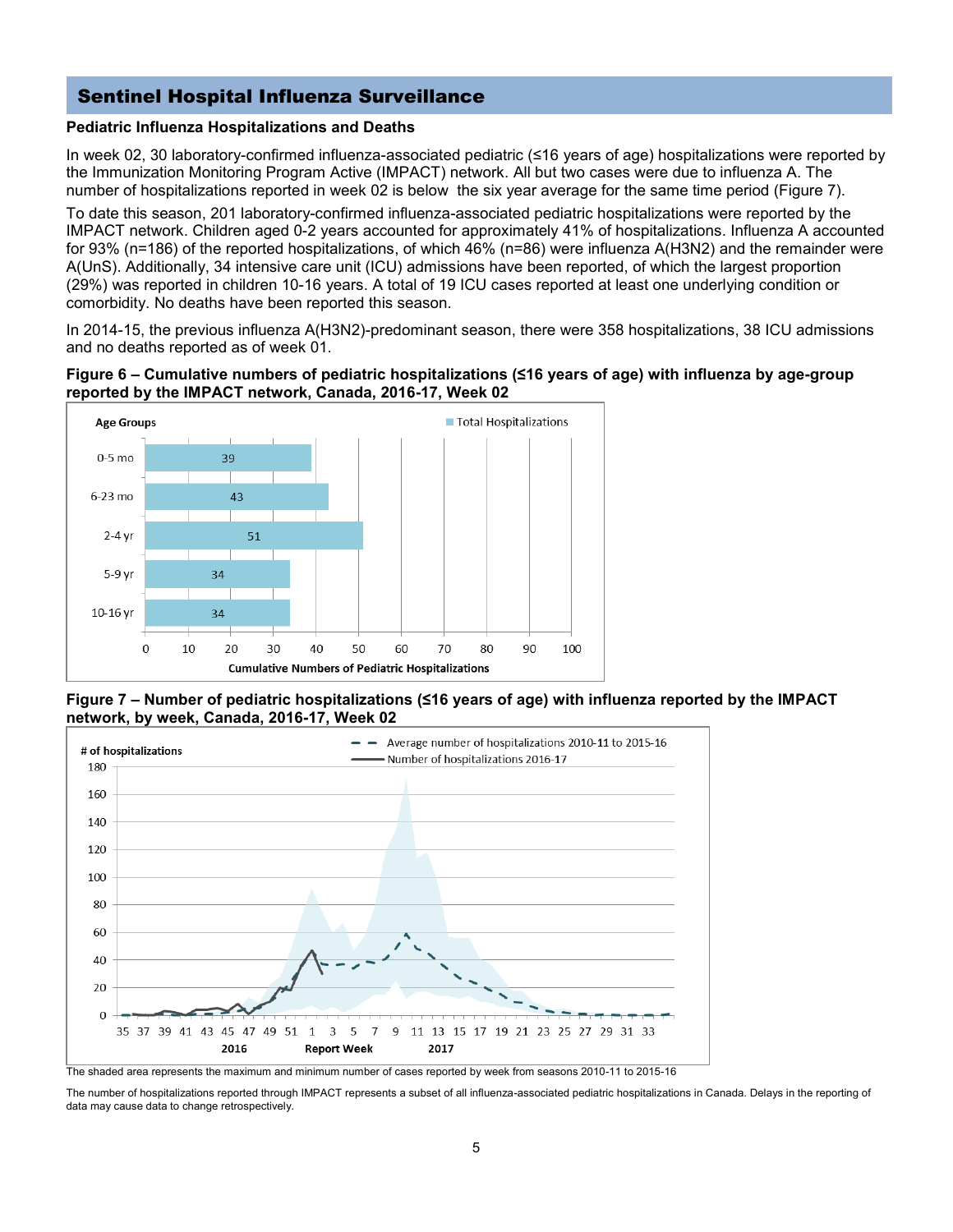### **Adult Influenza Hospitalizations and Deaths**

In week 02, a total of 136 laboratory-confirmed influenza-associated adult (≥20 years of age) hospitalizations were reported by the Canadian Immunization Research Network (CIRN). All but one case was due to influenza A and the greatest proportion of cases (84%) occurred in adults aged 65+.

To date this season, 510 laboratory-confirmed influenza-associated adult (≥20 years of age) hospitalizations have been reported by CIRN. All but four hospitalized cases were due to influenza A. Adults aged 65+ accounted for 78% of hospitalizations. To date, greater than 35 intensive care unit (ICU) admissions have been reported. A total of 23 ICU cases reported at least one underlying condition or comorbidity. A total of 11 deaths have been reported this season, all in adults aged 65+. The median age of reported deaths was 72 years.





#### **Figure 9 – Percentage of hospitalizations, ICU admissions and deaths with influenza reported by age-group (≥20 years of age) reported by CIRN, Canada 2016-17, Week 02**



The number of hospitalizations reported through CIRN represents a subset of all influenza-associated adult hospitalizations in Canada. Delays in the reporting of data may cause data to change retrospectively.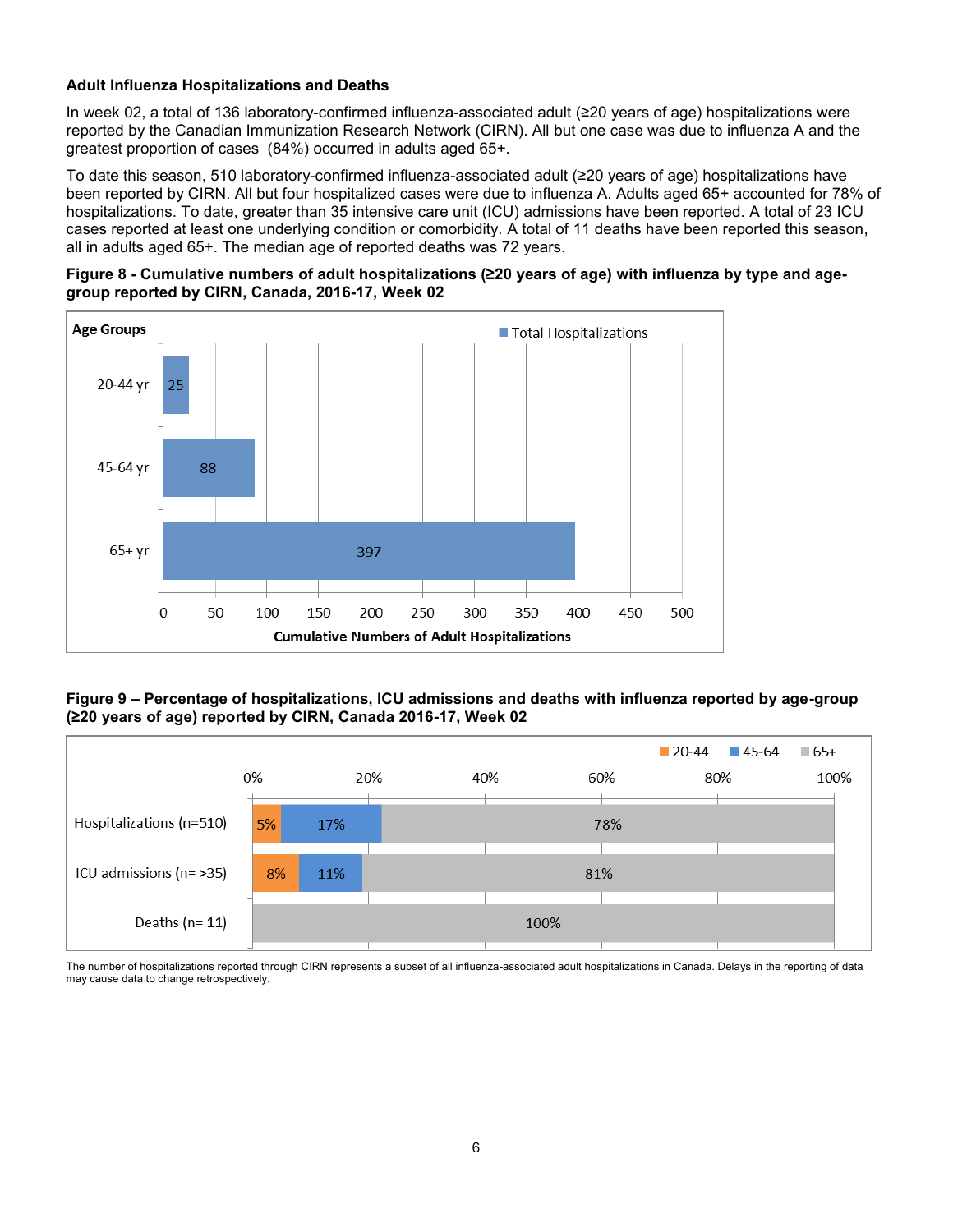### Influenza Strain Characterizations

During the 2016-17 influenza season, the National Microbiology Laboratory (NML) has characterized 349 influenza viruses [314 A(H3N2), 10 A(H1N1), 25 influenza B]. All but one influenza A virus (n=323) and all (n=12) influenza B viruses characterized were antigentically or genetically similar to the vaccine strains included in both the trivalent and quadrivalent vaccines. Thirteen influenza B viruses were similar to the strain which is included only in the quadrivalent vaccine.

| Strain Characterization Results <sup>1</sup>           | Count | <b>Description</b>                                                                                                                                                                                                                                                                                                                                                   |  |  |  |  |
|--------------------------------------------------------|-------|----------------------------------------------------------------------------------------------------------------------------------------------------------------------------------------------------------------------------------------------------------------------------------------------------------------------------------------------------------------------|--|--|--|--|
| Influenza A (H3N2)                                     |       |                                                                                                                                                                                                                                                                                                                                                                      |  |  |  |  |
| Antigenically<br>A/Hong Kong/4801/2014-like            | 102   | Viruses antigenically similar to A/Hong Kong/4801/2014, the A(H3N2)<br>component of the 2016-17 Northern Hemisphere's trivalent and quadrivalent<br>vaccine.                                                                                                                                                                                                         |  |  |  |  |
| Genetically <sup>2</sup><br>A/Hong Kong/4801/2014-like | 211   | Viruses belonging to genetic group 3C.2a. A/Hong Kong/4801/2014-like virus<br>belongs to genetic group 3C.2a and is the influenza A(H3N2) component of the<br>2016-17 Northern Hemisphere's trivalent and quadrivalent vaccine.                                                                                                                                      |  |  |  |  |
|                                                        |       | Additionally, genetic characterization of the 102 influenza A (H3N2) viruses that<br>underwent HI testing determined that 81 viruses belonged to genetic group<br>3C.2a and 21 viruses belonged to genetic group 3C.3a. The majority of viruses<br>belonging to genetic group 3C.3a are inhibited by antisera raised against<br>A/Hong Kong/4801/2014 <sup>3</sup> . |  |  |  |  |
| Antigenically<br>A/Indiana/10/2011-like <sup>4</sup>   | 1     | Viruses antigenically similar to A/Indiana/10/2011, a candidate H3N2v vaccine<br>virus.                                                                                                                                                                                                                                                                              |  |  |  |  |
| Influenza A (H1N1)                                     |       |                                                                                                                                                                                                                                                                                                                                                                      |  |  |  |  |
| A/California/7/2009-like                               | 10    | Viruses antigenically similar to A/California/7/2009, the A(H1N1) component of<br>the 2016-17 Northern Hemisphere's trivalent and quadrivalent influenza<br>vaccine.                                                                                                                                                                                                 |  |  |  |  |
| <b>Influenza B</b>                                     |       |                                                                                                                                                                                                                                                                                                                                                                      |  |  |  |  |
| 12<br>B/Brisbane/60/2008-like<br>(Victoria lineage)    |       | Viruses antigenically similar to B/Brisbane/60/2008, the influenza B component<br>of the 2016-17 Northern Hemisphere's trivalent and quadrivalent influenza<br>vaccine.                                                                                                                                                                                              |  |  |  |  |
| B/Phuket/3073/2013-like<br>(Yamagata lineage)          | 13    | Viruses antigenically similar to B/Phuket/3073/2013, the additional influenza B<br>component of the 2016-17 Northern Hemisphere quadrivalent influenza<br>vaccine.                                                                                                                                                                                                   |  |  |  |  |

#### **Table 3 – Influenza strain characterizations, Canada, 2016-17, Week 02**

<sup>1</sup>The NML receives a proportion of the influenza positive specimens from provincial laboratories for strain characterization and antiviral resistance testing. Strain characterization data reflect the results of hemagglutination inhibition (HI) testing compared to the reference influenza strains recommended b[y WHO.](http://www.who.int/influenza/vaccines/virus/recommendations/en/)  $2^2$ Determined by sequence analysis

<sup>3</sup>[WHO](http://www.who.int/influenza/vaccines/virus/recommendations/201602_recommendation.pdf) - Recommended composition of the influenza virus vaccines for use in the 2016-17 northern hemisphere influenza season.

4Detected in epidemiological week 50. For more details, se[e Week 50 report](http://healthycanadians.gc.ca/publications/diseases-conditions-maladies-affections/fluwatch-2016-2017-50-surveillance-influenza/index-eng.php)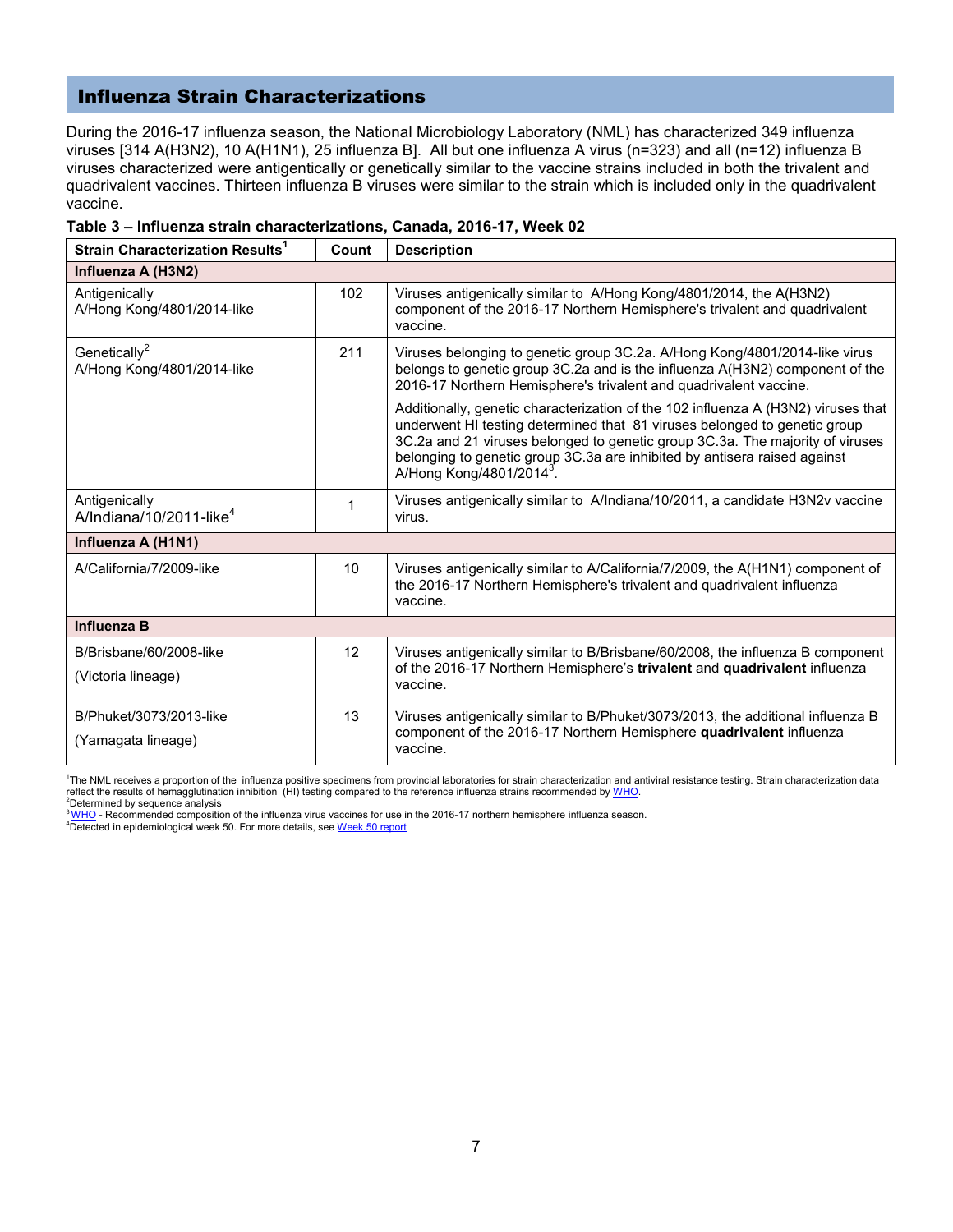### Antiviral Resistance

During the 2016-17 season, the National Microbiology Laboratory (NML) has tested 264 influenza viruses for resistance to oseltamivir and zanamivir and 120 influenza viruses for resistance to amantadine. All viruses were sensitive to oseltamivir and zanamivir. All 116 influenza A viruses were resistant to amantadine (Table 4).

|                           |          | <b>Oseltamivir</b> | . .      | . .<br>Zanamivir   | <b>Amantadine</b> |                    |  |
|---------------------------|----------|--------------------|----------|--------------------|-------------------|--------------------|--|
| Virus type and<br>subtype | # tested | # resistant $(\%)$ | # tested | # resistant $(\%)$ | # tested          | # resistant $(\%)$ |  |
| A (H3N2)                  | 235      | $0(0\%)$           | 235      | $0(0\%)$           | 111               | 111 (100%)         |  |
| A (H3N2v)                 |          | $0(0\%)$           |          | $0(0\%)$           |                   | $1(100\%)$         |  |
| A (H1N1)                  | 9        | $0(0\%)$           | 9        | $0(0\%)$           | 8                 | $8(100\%)$         |  |
| в                         | 19       | $0(0\%)$           | 19       | $0(0\%)$           | NA <sup>®</sup>   | NA <sup>1</sup>    |  |
| <b>TOTAL</b>              | 264      | $0(0\%)$           | 264      | $0(0\%)$           | 120               | 120 (100%)         |  |

### **Table 4 – Antiviral resistance by influenza virus type and subtype, Canada, 2016-17, Week 02**

<sup>1</sup>NA: Not Applicable

## Provincial and International Influenza Reports

- [World Health Organization influenza update](http://www.who.int/influenza/surveillance_monitoring/updates/latest_update_GIP_surveillance/en/index.html)
- [World Health Organization FluNet](http://www.who.int/influenza/gisrs_laboratory/flunet/en/)
- WHO Influenza at the human-animal interface
- Centers for Disease Control and Prevention seasonal [influenza report](http://www.cdc.gov/flu/weekly/index.htm)
- [European Centre for Disease Prevention and Control](http://ecdc.europa.eu/en/healthtopics/influenza/epidemiological_data/Pages/epidemiological_data.aspx)  [epidemiological data](http://ecdc.europa.eu/en/healthtopics/influenza/epidemiological_data/Pages/epidemiological_data.aspx)
- [South Africa Influenza surveillance report](http://www.nicd.ac.za/?page=seasonal_influenza&id=72)
- **[New Zealand Public Health Surveillance](http://www.surv.esr.cri.nz/virology/influenza_weekly_update.php)**
- [Australia Influenza Report](http://www.health.gov.au/internet/main/publishing.nsf/Content/cda-surveil-ozflu-flucurr.htm)
- Pan-American Health Organization Influenza Situation [Report](http://www.paho.org/hq/index.php?option=com_content&view=article&id=3352%3A2010-influenza-situation-report&catid=2407%3Ainfluenza-other-respiratory-viruses&Itemid=2469&lang=en)
- Alberta Health [Influenza Surveillance Report](http://www.health.alberta.ca/professionals/influenza-evidence.html)
- BC [Centre for Disease Control](http://www.bccdc.ca/health-professionals/data-reports/influenza-surveillance-reports) (BCCDC) -[Influenza Surveillance](http://www.bccdc.ca/health-professionals/data-reports/influenza-surveillance-reports)
- New Brunswick [Influenza Surveillance Reports](http://www2.gnb.ca/content/gnb/en/departments/ocmoh/cdc/content/influenza/influenza_surveillance_activities.html)
- [Newfoundland and Labrador](http://www.health.gov.nl.ca/health/publichealth/cdc/informationandsurveillance.html)  Surveillance and [Disease Reports](http://www.health.gov.nl.ca/health/publichealth/cdc/informationandsurveillance.html)
- Nova Scotia [Flu Information](http://novascotia.ca/dhw/CDPC/flu.asp)
- [Public Health Ontario](https://www.publichealthontario.ca/en/ServicesAndTools/SurveillanceServices/Pages/Ontario-Respiratory-Virus-Bulletin.aspx)  Ontario Respiratory [Pathogen Bulletin](https://www.publichealthontario.ca/en/ServicesAndTools/SurveillanceServices/Pages/Ontario-Respiratory-Virus-Bulletin.aspx)
- Quebec [Système de surveillance de la grippe](http://www.msss.gouv.qc.ca/grippe/)
- Manitoba [Epidemiology and Surveillance](http://www.gov.mb.ca/health/publichealth/surveillance/influenza/index.html)  [Influenza Reports](http://www.gov.mb.ca/health/publichealth/surveillance/influenza/index.html)
- Saskatchewan [influenza Reports](https://www.saskatchewan.ca/government/government-structure/ministries/health/other-reports/influenza-reports)
- PEI [Influenza Summary](https://www.princeedwardisland.ca/en/information/health-and-wellness/pei-weekly-influenza-summary-2016-2017)